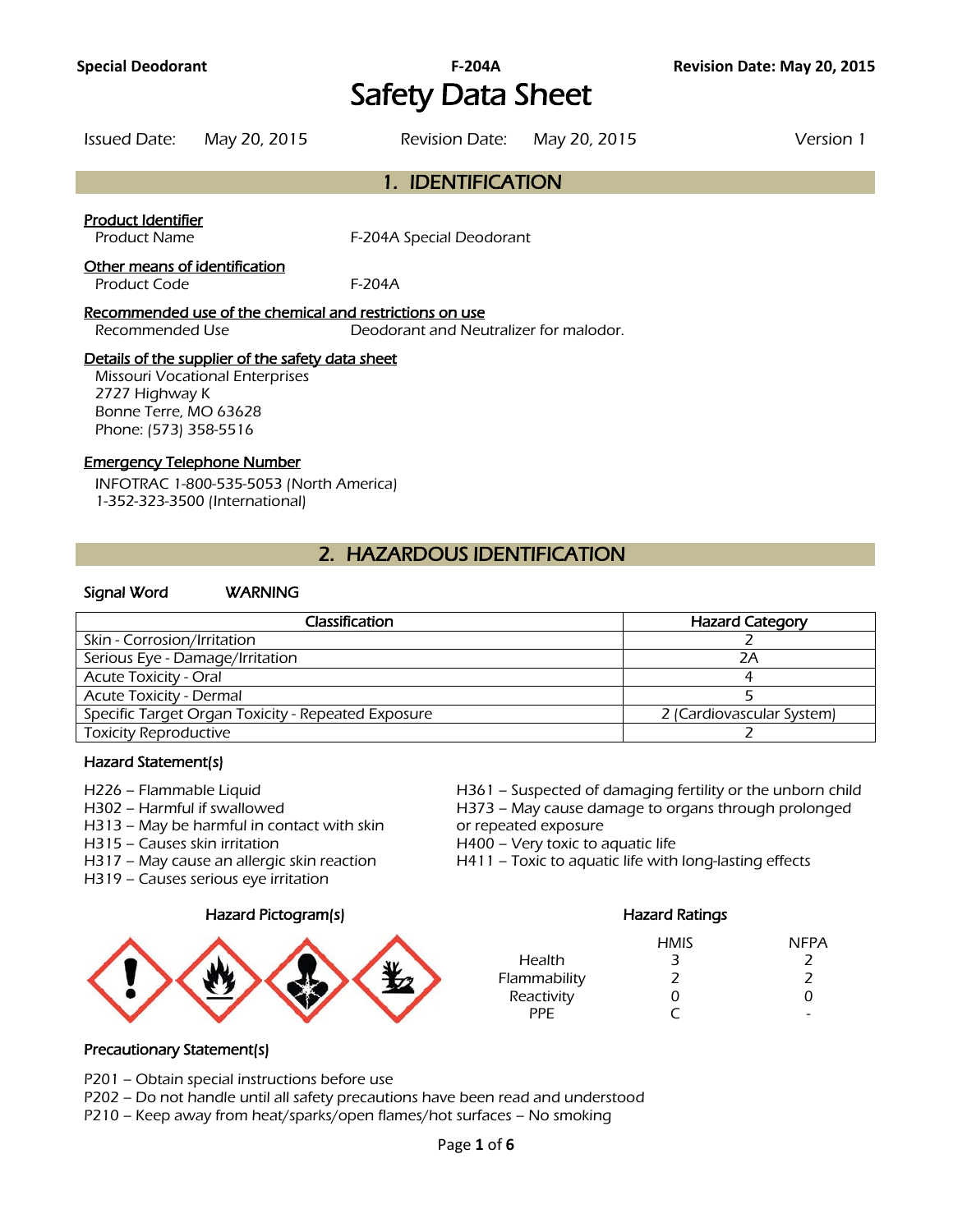P233 – Keep container tightly closed

P240 – Ground/bond container and receiving equipment

P241 – Use explosion-proof electrical/ventilating/lighting/…/equipment

P242 – Use only non-sparking tools

P243 – Take precautionary measures against static discharge

P260 – Do not breathe dust/fume/gas/mist/vapours/spray

P264 – Wash thoroughly after handling

P270 – Do not eat, drink, or smoke when using this product

- P272 Contaminated work clothing should not be allowed out of the workplace
- P273 Avoid release to the environment

P280 – Wear gloves, protective clothing, eye and face protection

P314 – Get medical advice/attention if you feel unwell

P330 – Rinse mouth

P362 – Take off contaminated clothing and wash before reuse

P391 – Collect spillage

P302+P352 – IF ON SKIN: Wash with plenty of soap and water

P303+P361+P353 – IF ON SKIN (or hair): Remove immediately all contaminated clothing. Rinse skin with water.

P305+P351+P338 – IF IN EYES: Rinse cautiously with water for several minutes. Remove contact lenses, if present and easy to do. Continue rinsing.

P308+P313 – IF exposed or concerned: Get medical advice/attention

P333+P313 – If skin irritation or rash occurs: Get medical advice/attention

P337+P313 – If eye irritation persists: Get medical advice/attention

P370+P378 – In case of fire: Use ABC fire extinguisher for extinction

P403+P235 – Store in a well-ventilate place. Keep cool

P405 – Store locked up

P501 – Dispose of contents/container with regards to Federal/State/Local Regulations

#### Potential Health Effects

| Skin Contact | Danger: Corrosive: May cause severe irritation, and possibly burns                   |
|--------------|--------------------------------------------------------------------------------------|
| Eye Contact  | Danger: Corrosive: May cause severe irritation, and possibly irreversible eye damage |
| Inhalation   | May cause irritation                                                                 |
| Ingestion    | May cause irritation, pain, burns, vomiting, nausea, and diarrhea                    |

## 3. COMPOSITION/INFORMATION ON INGREDIENT

| <b>Chemical Name/Pure Substance</b>     | CAS#        | Weight-% |
|-----------------------------------------|-------------|----------|
| <b>Potpourri Concentrated Deodorant</b> | Proprietary | . . -    |
| Nonylphenol Ethoxylate                  | 9016-45-9   |          |
|                                         |             |          |

\*\*If Chemical Name/CAS No is "proprietary" and/or Weight-% is listed as a range, the specific chemical identity and/or percentage of composition has been withheld as a trade secret.

## 4. FIRST-AID MEASURES

- General Advice If you feel unwell, seek medical advice (show label where possible).
- Eye Contact Remove contact lenses. Immediately flush eyes with water for at least 15 minutes while holding eyelids open. Get medical attention immediately.
- Skin Contact Immediately flush with water. Remove all contaminated clothing and continue flushing with water. Wash contaminated areas with soap and water. Thoroughly clean and dry contaminated clothing before reuse. If irritation persists, seek medical attention.
- Inhalation Move exposed person to fresh air and rest in a comfortable position. If irritation persists, seek medical attention.
- Ingestion Never give anything by mouth to an unconscious person or convulsive person. Do NOT induce vomiting. Drink several glasses of water. Get medical attention immediately.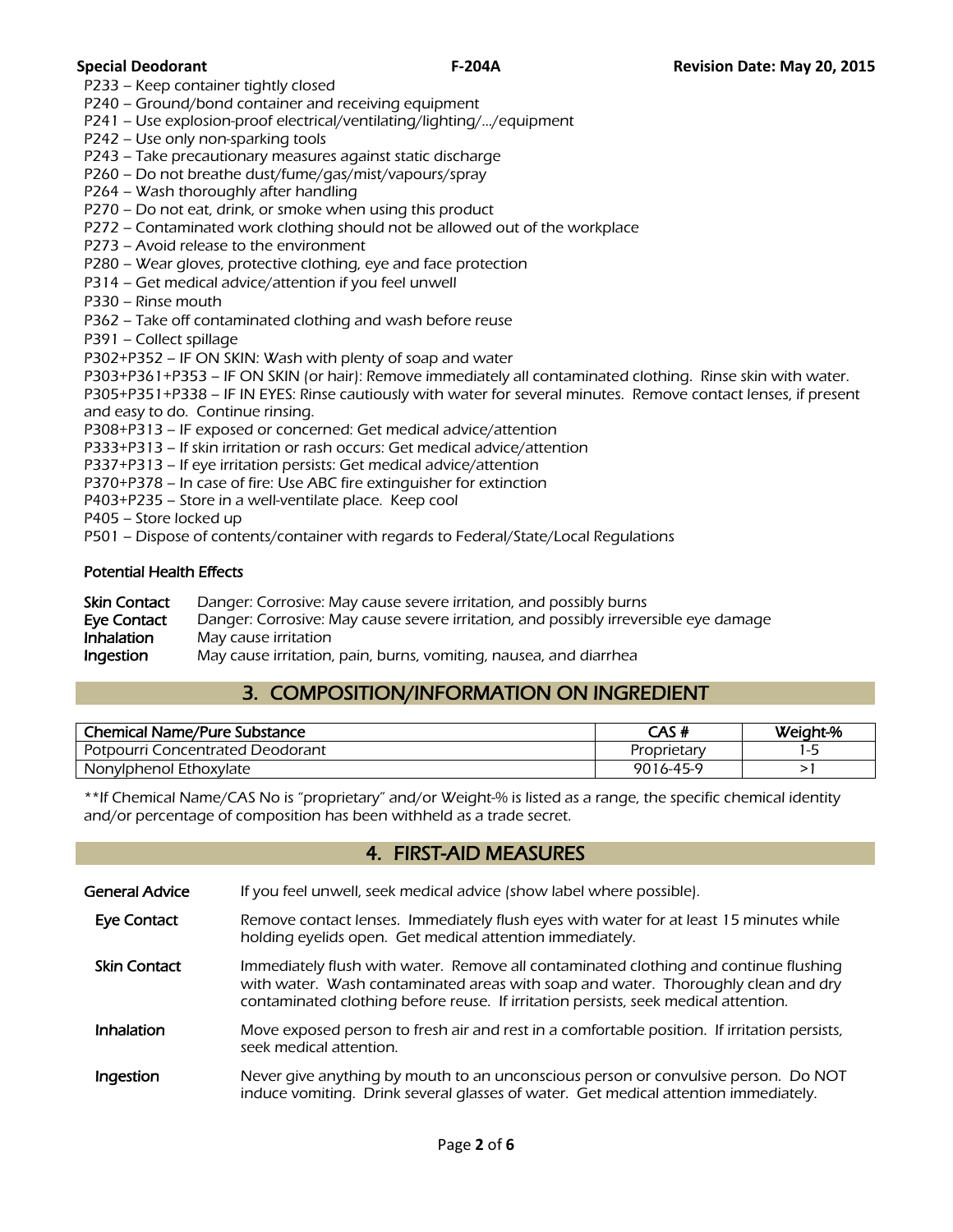## Most important symptoms and effects

In case of accident or unwellness, seek medical advice immediately.

## 5. FIRE-FIGHTING MEASURES

## Extinguishing Media

Suitable Extinguishing Media: Dry chemicals, foam, or carbon dioxide Unsuitable Extinguishing Media: Water jet

## Specific Hazards Arising from the Chemical

Avoid inhaling the fumes.

## Protective equipment and precautions for firefighters

 Keep upwind of fire. Self-contained breathing apparatus and protective clothing should be worn when fighting fires involving chemicals. Collect contaminated fire extinguishing media separately. This must not be discharged into drains. Move undamaged containers from immediate hazard area if it can be done safely. Containers exposed to heat from fire should be cooled with water to prevent vapor pressure build-up which could result in container rupture.

## 6. ACCIDENTAL RELEASE MEASURES

| Personal precautions, protective equipment and emergency procedures |                                                                                                                                                                                                                                                                                                           |
|---------------------------------------------------------------------|-----------------------------------------------------------------------------------------------------------------------------------------------------------------------------------------------------------------------------------------------------------------------------------------------------------|
| <b>Personal precautions</b>                                         | Wear appropriate personal protective equipment (PPE). Avoid contact with<br>skin and eyes. Ventilate closed spaces before entering.                                                                                                                                                                       |
| Environmental precautions                                           | Prevent from entering into soil, ditches, sewers, waterways and/or<br>groundwater. See Section 12, Ecological Information. See Section 13:<br>DISPOSAL CONSIDERATIONS.                                                                                                                                    |
| Methods and material for containment and clean up                   |                                                                                                                                                                                                                                                                                                           |
| <b>Methods for Containment</b>                                      | Prevent further leakage or spillage if safe to do so. For large spills dike to<br>contain.                                                                                                                                                                                                                |
| Methods for Clean up                                                | Contain and/or absorb spill with inert material (e.g. sand, vermiculite), then<br>scoop up material and place in a suitable container. Do not flush to sewer<br>or allow to enter waterways. For large spills pump into drums and dispose<br>of in accordance with federal, state, and local authorities. |

## 7. HANDLING AND STORAGE

#### Precautions for safe handling

Keep this product from heat, sparks, or open flame. Avoid contact with skin and eyes. Wash thoroughly after handling. Wash hands before eating, drinking, smoking, or using toilet facilities. As with all chemicals, good industrial hygiene practices should be followed when handling this material.

## Conditions for safe storage, including any incompatibilities

DO NOT CONTAMINATE WATER, FOOD OR FEED BY STORAGE OR DISPOSAL. Keep the container tightly closed and in a cool, well-ventilated place.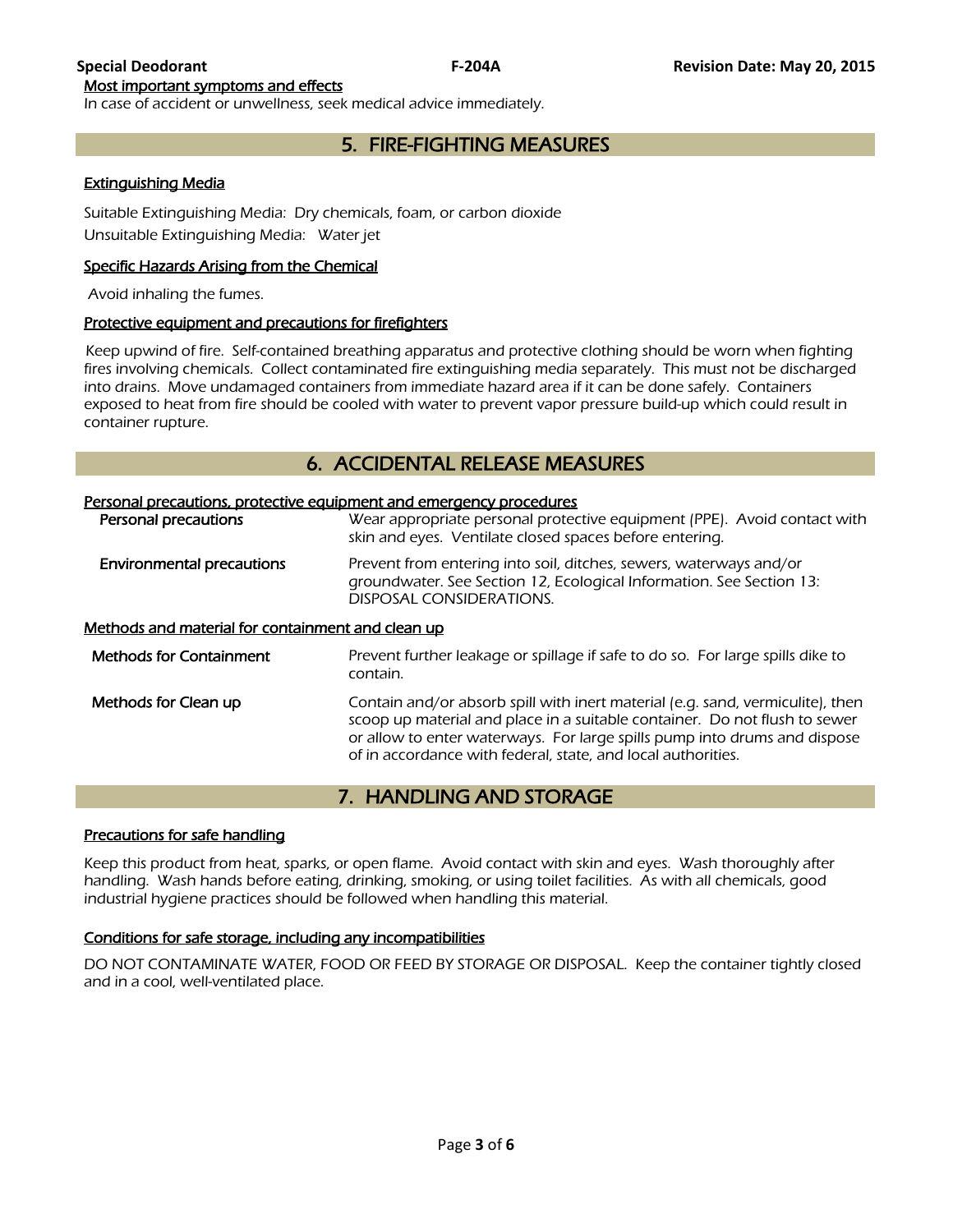## 8. EXPOSURE CONTROLS/PERSONAL PROTECTION

## Exposure Guidelines

| Chemical Name                    | ACGIH. TLV | OSHA, PEL | Carcinogen |
|----------------------------------|------------|-----------|------------|
| Potpourri Concentrated Deodorant | N/A        | N/A       | N/A        |
| Nonylphenol Ethoxylate           | N/A        | N/A       | N/A        |
| Appropriate engineering controls |            |           |            |

Engineering Controls Use only in well- ventilated areas. Local exhaust is suggested for use, where possible, in enclosed or confined spaces.

## Individual protection measures, such as personal protective equipment

| Eye/Face Protection                   | Safety glasses with side shields or chemical goggles.                                                               |
|---------------------------------------|---------------------------------------------------------------------------------------------------------------------|
| Skin and Body Protection              | Chemical resistant/impervious gloves.                                                                               |
| <b>Respiratory Protection</b>         | Not needed under normal and intended conditions of product use.                                                     |
| <b>General Hygiene Considerations</b> | Maintain eye wash fountain and quick drench safety shower in work area.<br>Wash hands before breaks and after work. |

## 9. PHYSICAL AND CHEMICAL PROPERTIES

## **Appearance**

| <b>Physical State</b> | Liquid      | Odor           | Floral     |
|-----------------------|-------------|----------------|------------|
| Color                 | Light Straw | Odor Threshold | Not Detern |

pH 7.0 - 7.5<br>Melting Point/Freezing Point 32° F (0° C) Melting Point/Freezing Point  $32^{\circ}$  F (0<sup>o</sup> C)<br>Boiling Point/Boiling Range  $212^{\circ}$  F (100<sup>o</sup> C) Boiling Point/Boiling Range **Flash Point Community Community Property** Not Available **Evaporation Rate** Not Available Flammability (Solid, Gas) Liquid- Not Applicable Upper Flammability Limits Not Available Lower Flammability Limits Not Available Vapor Pressure Not Available Vapor Density **Not Available** Not Available Specific Gravity 1.00 g/mL Water Solubility **Complete** Solubility in other solvents Not Available Partition Coefficient Not Available **Auto-ignition Temperature** Not Available Decomposition Temperature Mot Available Kinematic Viscosity<br>
Do Not Available<br>
Not Available Dynamic Viscosity **Explosive Properties** Not Available **Oxidizing Properties** Not Available

**Color Color Light Straw Color Threshold** Not Determined Property **Calues Property Remarks - Method Remarks - Method**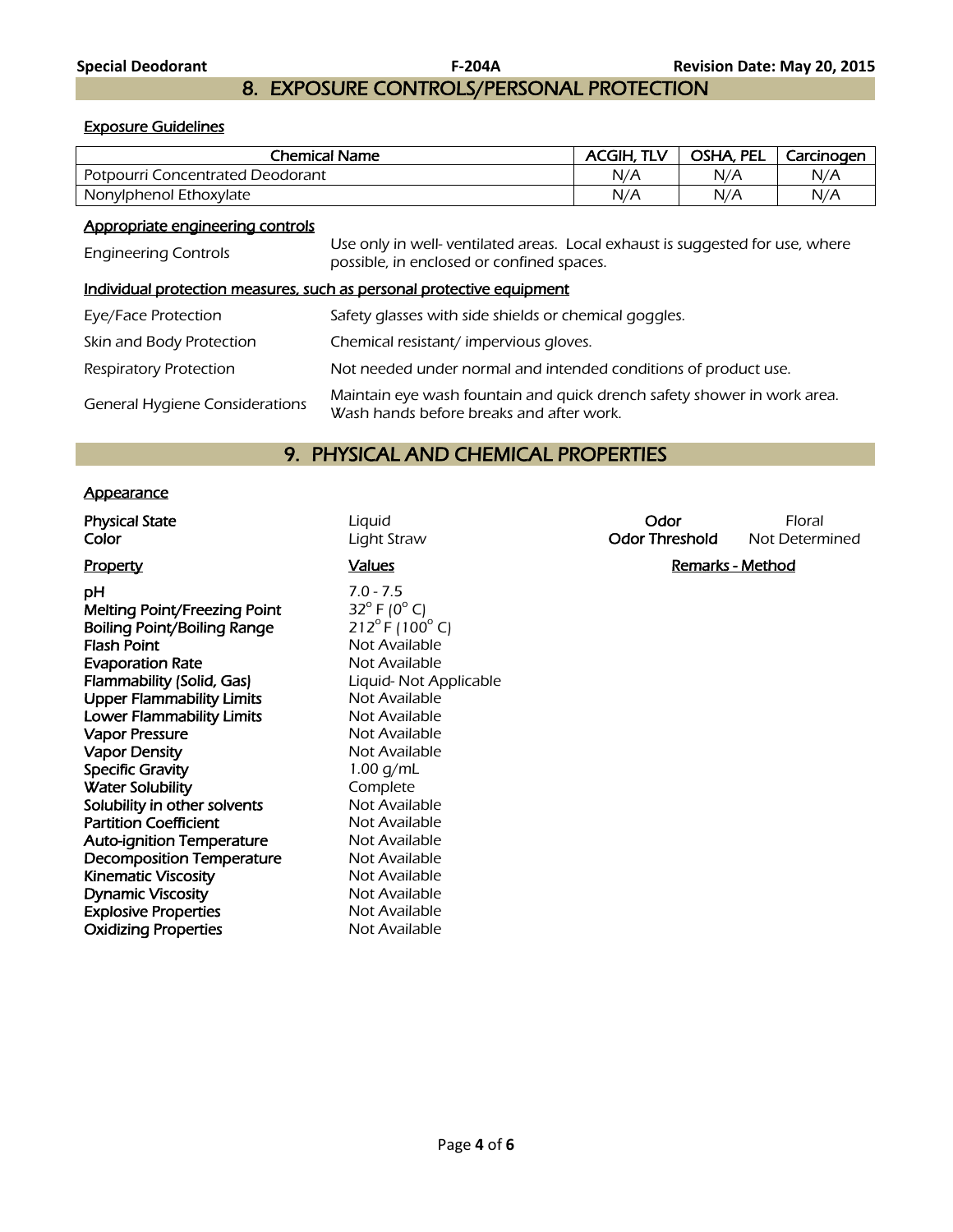## 10. STABILITY AND REACTIVITY

| Reactivity                 | Stable under normal conditions.                                     |
|----------------------------|---------------------------------------------------------------------|
| <b>Chemical Stability</b>  | Stable under normal conditions.                                     |
| <b>Conditions to Avoid</b> | Stable under normal conditions.                                     |
| Incompatible materials     | Strong oxidizers.                                                   |
|                            | Hazardous Decomposition Products Carbon Monoxide and Carbon Dioxide |
| Hazardous Polymerization   | Will not occur.                                                     |

## 11. TOXICOLOGICAL INFORMATION

## Acute Toxicity

Toxicity Oral Rat LD50: 500 < LD50 < 2000

## Skin Corrosion/Irritation

Toxicity Dermal Rabbit LD50: 1000 < LD50 < 2000

## Serious Eye Damage/Irritation

Irritation Eye: Category 2B (Fully reversible within 7 days)

## 12. ECOLOGICAL INFORMATION

#### Ecological Information of the Mixture:

Persistence and degradability Readily Biodegradable Mobility in Soil Not Available

## 13. DISPOSAL CONSIDERATIONS

## Container Disposal

Do not reuse empty container. Containers may be disposed of in a sanitary landfill, or incinerated. Dispose of in accordance with federal, state, and local regulations.

## 14. TRANSPORT INFORMATION

#### Please see current shipping paper for most up to date shipping information, including<br>Note exemptions and special circumstances.

| DOT I.D. Number                 | Not Available |
|---------------------------------|---------------|
| <b>DOT Proper Shipping Name</b> | Not Available |
| <b>DOT Hazard Classes:</b>      |               |
| US DOT                          | Not Available |
| Road (ADR)                      | Not Available |
| Air (ICAO/IMDG)                 | Not Available |
| Sea (IMO/IMDG)                  | Not Available |
|                                 |               |
|                                 |               |

Packing Group Not Available Environmental Hazards Not Available

ot Available ot Available ot Available

Marine Pollutant Not Available

## 15. REGULATORY INFORMATION

Refer to other local regulations that may be relevant (i.e.: sanitary control, waste treatment etc.)